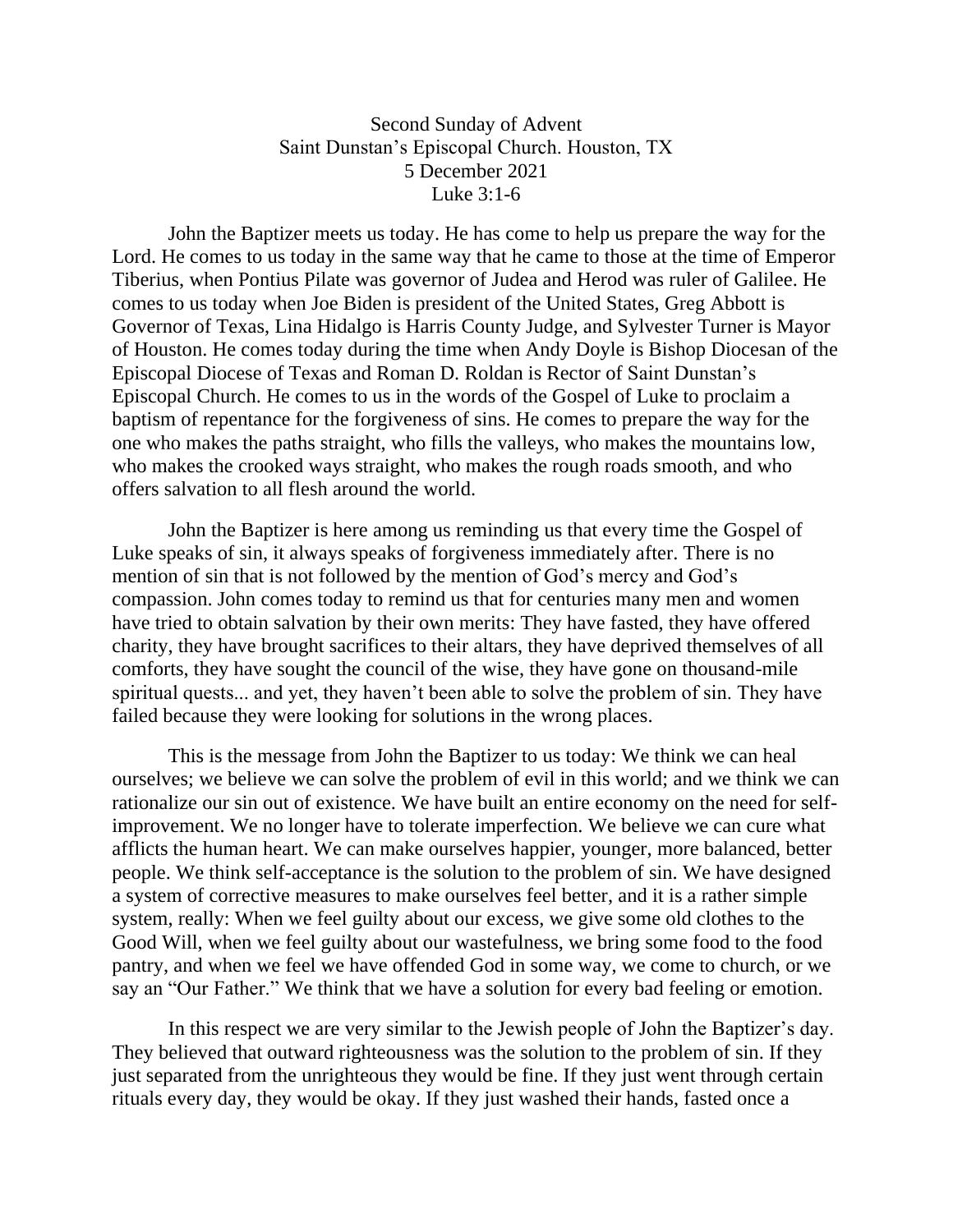week, and paid the temple tax they would be doing their part. In the meantime, their world was in chaos, they were surrounded by injustice, they had built great walls of separation between them and "the other," they had learned to see God as an angry God that had to be appeased through daily ritual. They had forgotten that God was a Father who could be trusted because he loved them.

John the Baptizer comes to us today to remind us that we cannot save ourselves. Every time we think we are doing quite well as a culture; we are forced to see the cruelty with which some treat others in the name of religion. Every time we feel secure, we see another school shooting and another list of victims, as we saw last week in Michigan. So far in 2021, we have seen 654 mass shootings in this country, which have killed over a thousand people and have injured many thousands more. This information comes from experts who track these attacks. [\(https://www.gunviolencearchive.org/reports/mass](https://www.gunviolencearchive.org/reports/mass-shooting?page=26)[shooting?page=26.](https://www.gunviolencearchive.org/reports/mass-shooting?page=26)) We see this kind of violence so often that we have become immunized, we have become numb, we have become accustomed. In the meantime, many of us believe that repentance is a matter of self-help introspection. John the Baptist reminds us today that true repentance seeks help from the outside. There is nothing inside of ourselves or inside our world that can solve the problem of evil. When it comes to forgiveness, we cannot help ourselves. Even though many of us believe, "I can do it by myself," when it comes to forgiveness this does not work. Forgiveness comes from the outside first. Acceptance comes from the outside first. Adoption comes from the outside before it is felt in the inside. There is something fundamentally wrong in our world and only God can help us. There is a darkness that advances and takes over, and we need help! We need the help that comes from the mountains. We need God the Savior who becomes man for our sake. We need Jesus of Nazareth to come and make all things new.

It is because God forgives us that we can forgive ourselves. It is because God accepts us that we can accept ourselves. It is because God adopts us as his children that we can claim to be sons and daughters of the Most High. My friends, this forgiveness, acceptance, and adoption come to us through a child whose birth in Jerusalem we will celebrate soon. He is the image of the Most High who leads us to the Most High. He is the *God with us* who leads us to God himself. He is the one who is the clearest image of God's love and God's acceptance of humanity. The forgiveness this child brings us can only be received when we acknowledge how desperately needy we are of this forgiveness. Today, John the Baptizer focuses our attention on the child who is to come, and he reminds us that there is some preparation that needs to take place before this arrival. There is some house cleaning that must be done in our hearts and lifestyles. There is a baptism of repentance that must take place.

My friends, as I prepare myself for the coming of our savior, the one thing I have to repent the most is my own arrogance. There are times when I think more highly of myself than I think of Jesus, there are times when I think I can do all things by myself, there are times when I believe I am doing quite okay by myself, thank you very much! But, today, John reminds me, and I hope he reminds you too, that it is Christ who saves